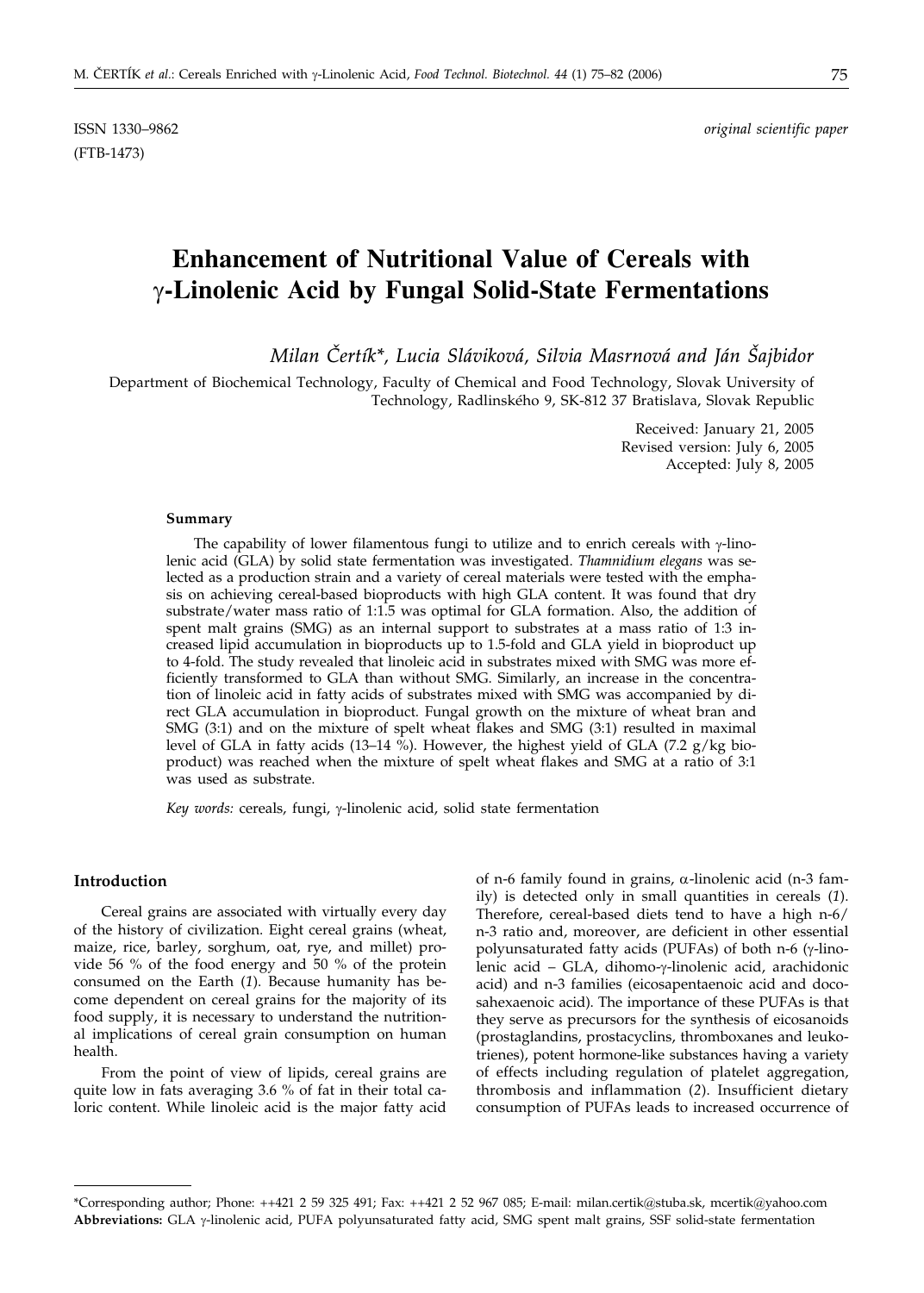atopic eczema, abnormalities in cardiovascular, endocrine, nervous, inflammatory, immune, respiratory and reproductive systems, *etc*. It has been argued that a diet based primarily on cereal grains probably encourages deficiencies of PUFAs and may result in an increased incidence of atherosclerosis (*3*). These facts also underscore the importance of a proper dietary balance between n-6 and n-3 fatty acids (*4*).

One possible approach how to enhance the content of PUFAs in cereal diet is to add these essential compounds to the diet. However, there is an inadequacy of conventional agricultural and animal oils rich in PUFAs. Therefore, attention has been focused on the development of suitable bioprocesses for their production. Success in the microbial PUFA production has led to a flourishing interest in developing fungal fermentation processes and enabled several processes to attain commercial production levels (*5,6*). One of these biotechnological methods is based on the application of fungal solid-state fermentation (SSF) that simulates the fermentation reactions occurring in the nature (*7*). SSF is characterized as a process in which microorganisms grow on a moist solid substrate in the absence of free water (*8,9*). SSFs allow microbial utilization of cheap raw agro-materials (*e.g.* cereals) or byproducts of the agro-food industries and convert them to useful metabolites (*10*).

The production of fermented food is one of the oldest food processing technologies. Many of these foods have been manufactured because their unique flavour, aroma and texture attributes are much appreciated by the consumer (*11*). Moreover, because filamentous fungi simultaneously decrease anti-nutrient compounds and partially hydrolyze substrate biopolymers, prefermented bioproduct may be used as an inexpensive food and feed supplement that may support marketing claims (*12*). Some genera of oleaginous lower filamentous fungi, mainly *Mortierella*, *Cunninghamella*, *Mucor*, *Thamnidium, Pythium* and *Thraustochytrium* have been reported as good PUFA producers (*13–15*). This paper deals with effectivity of several lower filamentous fungi to synthesize  $\gamma$ -linolenic acid during their growth on cereals. Selected strain of *Thamnidium elegans* was further used with the aim to transform various cereals into cereal-bioproducts enriched with  $\gamma$ -linolenic acid by SSF process.

## **Material and Methods**

#### *Microorganisms*

Fungal strains listed in Table 1 were obtained from the Culture Collection of Fungi (CCF), Department of Botany, Charles University, Prague, Czech Republic. The cultures were maintained on modified Czapek-Dox agar slants with yeast extract (2.5  $g/L$ ) at 4 °C. The spore suspension for inoculation was prepared by washing the mycelium with sterilized distilled water to reach the final concentration of 1–2·106 spores per mL.

## *Substrates and cultivation conditions*

Autoclavable microporous polypropylene bags (157  $\times$  265 mm<sup>2</sup>) were filled with 10 g of dry substrates (see Table 2), moistened by the addition of 15 mL of distilled

Table 1. Lipid content in the bioproduct (BP) and  $\gamma$ -linolenic acid (GLA) content in fatty acids (FA) and bioproduct after solid-state fermentation of peeled barley and oat flakes by several fungal strains at 24 °C for 4 days. Values are presented as the means of triplicates that varied between 4–8 %

| Substrate     |                                   | $w$ (lipid) | w(GLA)     |           |  |
|---------------|-----------------------------------|-------------|------------|-----------|--|
|               | Microorganisms                    | $%$ in BP)  | $%$ in FA) | (g/kg BP) |  |
| Peeled barley | Thamnidium elegans CCF-1465       | 2.4         | 6.8        | 1.11      |  |
|               | Cunninghamella echinulata CCF-103 | 1.9         | 6.5        | 0.82      |  |
|               | Cunninghamella elegans CCF-1318   | 2.5         | 5.5        | 0.94      |  |
|               | Mucor mucedo CCF-1384             | 2.4         | 7.0        | 1.15      |  |
|               | Mucor circinelloides CCF-127      | 1.5         | 5.7        | 0.55      |  |
|               | Mortierella isabellina CCF-14     | 2.8         | 3.3        | 0.64      |  |
|               | Mortierella isabellina CCF-1088   | 2.4         | 3.0        | 0.49      |  |
|               | Rhizopus oligosporus CCF-792      | 1.5         | 2.3        | 0.22      |  |
|               | Rhizopus microsporus CCF-1362     | 1.6         | 1.9        | 0.20      |  |
|               | Rhizopus arrhizus CCF-465         | 2.1         | 2.5        | 0.35      |  |
| Oat flakes    | Thamnidium elegans CCF-1465       | 9.3         | 6.6        | 4.82      |  |
|               | Cunninghamella echinulata CCF-103 | 7.5         | 6.2        | 3.58      |  |
|               | Cunninghamella elegans CCF-1318   | 8.8         | 4.7        | 3.23      |  |
|               | Mucor mucedo CCF-1384             | 9.5         | 6.1        | 4.56      |  |
|               | Mucor circinelloides CCF-127      | 6.7         | 5.5        | 2.80      |  |
|               | Mortierella isabellina CCF-14     | 10.4        | 2.3        | 1.90      |  |
|               | Mortierella isabellina CCF-1088   | 9.1         | 2.5        | 1.78      |  |
|               | Rhizopus oligosporus CCF-792      | 5.6         | 1.9        | 0.79      |  |
|               | Rhizopus microsporus CCF-1362     | 5.9         | 2.2        | 0.97      |  |
|               | Rhizopus arrhizus CCF-465         | 7.1         | 3.1        | 1.68      |  |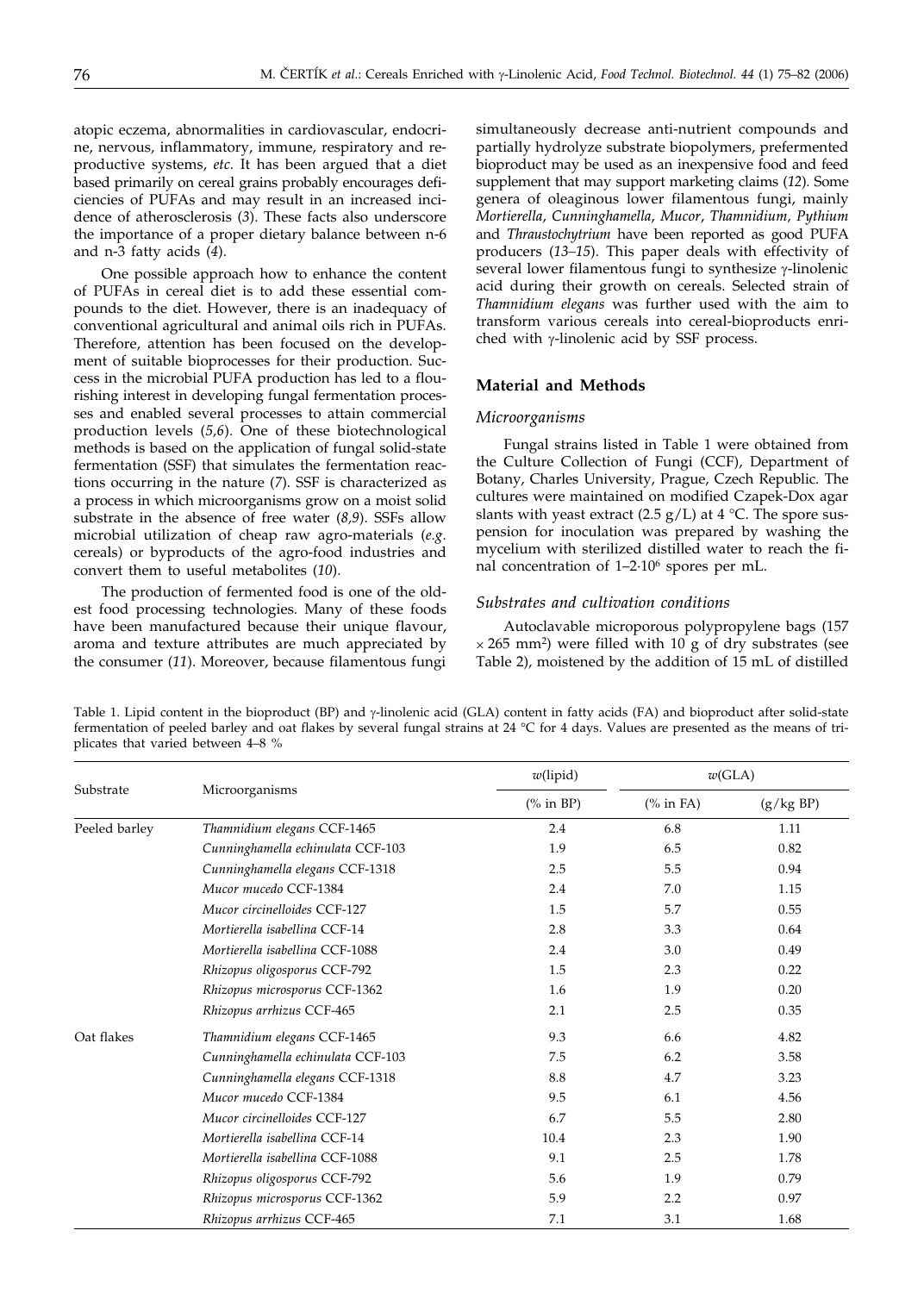|                              | $w$ (lipid) |      |         |      | $w$ (fatty acids)/% |               |              |            |
|------------------------------|-------------|------|---------|------|---------------------|---------------|--------------|------------|
| Substrate                    | $%$ in S)   | 16:0 | 18:0    | 18:1 | 18:2                | $\gamma$ 18:3 | $\alpha18:3$ | 18:2/18:3  |
| Rice                         | 1.9         | 20.7 | 2.3     | 40.4 | 32.8                | $0.0\,$       | $1.2\,$      | 27.3       |
| Barley                       | 2.7         | 18.1 | 2.3     | 12.5 | 54.8                | 0.0           | 4.3          | 12.7       |
| Peeled barley                | 1.6         | 20.7 | 2.3     | 14.9 | 55.1                | 0.0           | 4.5          | 12.2       |
| Wheat                        | 2.1         | 16.7 | $1.7\,$ | 15.7 | 59.3                | $0.0\,$       | $4.4\,$      | 13.5       |
| Wheat bran                   | 1.4         | 17.4 | 1.5     | 17.3 | 58.8                | 0.0           | 3.9          | 15.1       |
| Spelt wheat                  | 1.7         | 15.2 | 1.1     | 19.8 | 58.1                | 0.0           | 2.7          | 21.5       |
| Spelt wheat flakes           | 1.9         | 16.1 | 0.6     | 22.3 | 58.5                | 0.0           | 2.2          | 26.3       |
| Oat                          | 4.1         | 15.0 | 1.3     | 37.0 | 38.9                | 0.0           | 2.1          | 18.5       |
| Oat flakes                   | 4.8         | 16.7 | 1.0     | 40.0 | 38.5                | 0.0           | 1.0          | 38.5       |
| Rye                          | 2.4         | 17.2 | 1.4     | 37.0 | 40.9                | 0.0           | 2.3          | 17.8       |
| Rye bran                     | 2.1         | 16.1 | 1.8     | 37.4 | 42.3                | $0.0\,$       | 1.6          | 26.4       |
| Buckwheat                    | 1.8         | 14.8 | 1.5     | 32.4 | 45.6                | 0.0           | 4.1          | 11.1       |
| Millet                       | 3.3         | 7.3  | 1.5     | 20.8 | 64.4                | 0.0           | 1.1          | 58.5       |
| Amaranth                     | 4.2         | 23.7 | 4.3     | 24.8 | 46.5                | 0.0           | $0.5\,$      | 96.2       |
| Rice/SMG (3:1)               | 2.5         | 26.7 | $1.8\,$ | 41.3 | 28.4                | $0.0\,$       | $0.5\,$      | 56.8       |
| Barley/SMG (3:1)             | 2.9         | 20.4 | 2.0     | 19.3 | 50.7                | 0.0           | 3.8          | 13.3       |
| Peeled barley/SMG (3:1)      | 1.9         | 24.2 | 2.2     | 18.5 | 48.7                | 0.0           | 4.1          | 11.9       |
| Wheat/SMG (3:1)              | 3.2         | 30.4 | 2.6     | 13.5 | 48.2                | 0.0           | 3.0          | 15.9       |
| Wheat bran/SMG (3:1)         | 2.1         | 19.0 | $1.8\,$ | 17.6 | 55.0                | 0.0           | 4.3          | 12.7       |
| Spelt wheat/SMG (3:1)        | 2.5         | 23.2 | 1.4     | 20.1 | 51.5                | 0.0           | 3.4          | 15.0       |
| Spelt wheat flakes/SMG (3:1) | 2.6         | 25.7 | 1.5     | 19.3 | 48.9                | 0.0           | 3.5          | 14.2       |
| Oat/SMG (3:1)                | 4.5         | 17.9 | $1.8\,$ | 41.8 | 35.2                | 0.0           | 1.6          | 22.0       |
| Oat flakes/SMG (3:1)         | 4.9         | 16.9 | 1.2     | 42.1 | 37.4                | 0.0           | 1.1          | 34.0       |
| Rye/SMG (3:1)                | 2.9         | 19.7 | 1.6     | 39.1 | 37.1                | 0.0           | 1.8          | 20.6       |
| Rye bran/SMG (3:1)           | 2.6         | 18.6 | $2.0\,$ | 34.1 | 40.6                | $0.0\,$       | 3.9          | 10.4       |
| Buckwheat/SMG (3:1)          | 2.6         | 20.6 | 1.7     | 32.8 | 39.5                | 0.0           | 4.5          | $\ \, 8.8$ |
| Millet/SMG (3:1)             | 4.1         | 13.2 | 1.1     | 28.7 | 54.1                | 0.0           | $0.7\,$      | 77.3       |
| Amaranth/SMG (3:1)           | 5.1         | 24.9 | 4.4     | 27.7 | 41.1                | 0.0           | 0.6          | 64.4       |

Table 2. Lipid content and fatty acid composition in substrates (S) of various cereals with and without the addition of spent malt grains (SMG). Values are presented as the means of triplicates that varied between 4–8 %

water, soaked for 2 h at laboratory temperature and sterilized in autoclave (120 kPa, 120 °C, 20 min). The bags filled with oat flakes and spelt wheat flakes were sterilized and then moistened with 15 mL of sterile distilled water. In some experiments, spent malt grains (SMG) were added to substrates before sterilization as an internal support (SMG was washed twice before the addition to substrates in order to remove undesirable compounds). Substrates were inoculated with 2 mL of the spore suspension. Each bag was closed with sterile cotton plug and inoculated substrates were arranged to obtain substrate layer of about 1 cm thickness in the bags. Cultivation was carried out statically at 24 °C for 4 days. In order to assure homogenous growth of the fungi, prefermented material was gently mixed once a day during the first two days. To assess reproducibility, triplicate SSF experiments for each substrate were prepared and analyzed individually (values are presented as the means of triplicates, the reproducibility varied in the range of 92-  $-96$  %).

#### *Lipid isolation*

Prefermented cereal materials (bioproduct) were gently dried at  $65 \text{ °C}$  for 10 h and weighed. Lipids from both substrates and homogenized bioproducts were isolated with chloroform/methanol (volume ratio of 2:1) and purified according to Certik *et al*. (*16*), while total lipids were determined gravimetrically.

#### *Fatty acid analysis*

Fatty acids of total lipids were analyzed as their methyl esters (*17*) by gas chromatography (GC-6890 N, Agilent Technologies) using a capillary column DB-23 (60 m  $\times$  0.25 mm, film thickness 0.25 µm, Agilent Technologies) and a FID detector (constant flow, hydrogen 35 mL/min, air 350 mL/min, 250 C) under a temperature gradient (130 °C for 1 min; 130–170 °C at program rate 6.5 °C/min; 170–215 °C at program rate 2.7 °C/min; 215 °C for 7 min; 220–240 °C at program rate 2 °C/min) with hydrogen as carrier gas (flow 2.1 mL/min, velocity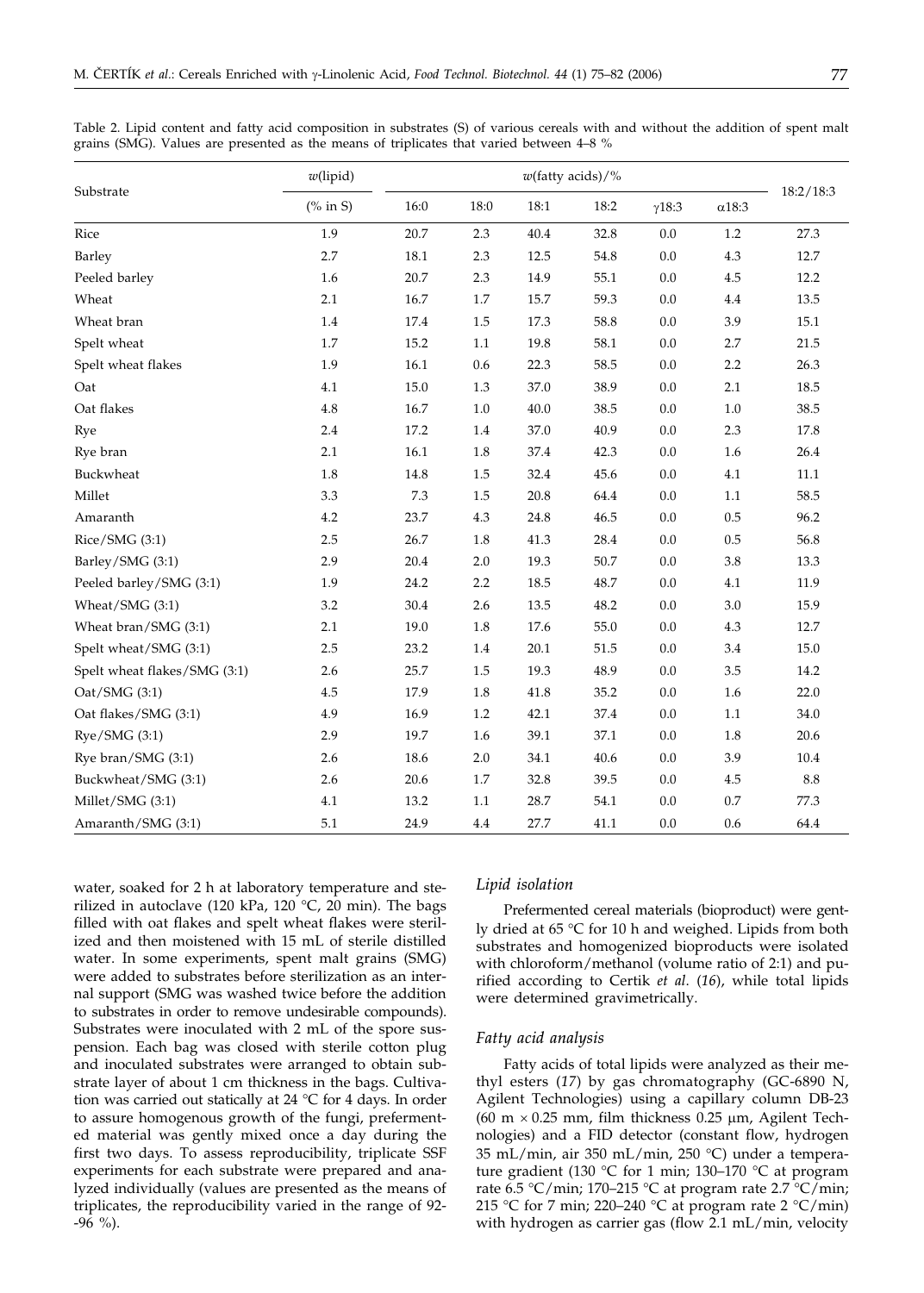49 cm/s, pressure 174 kPa) and a split ratio of 1/50 (Inlets: heater 230 °C, total hydrogen flow 114 mL/min, pressure 174 kPa). The fatty acid methylester peaks were identified by authentic standards of  $C_4-C_{24}$  fatty acid methylesters mixture (Supelco, USA) and quantified by an internal standard of heptadecanoic acid (C17:0, Supelco, USA).

## **Results and Discussion**

## *Selection of fungal strain*

Lower filamentous fungi belonging to Mucorales were tested for their effectivity to produce GLA during their growth on both peeled barley and oat flakes. These two substrates were chosen with the aim to compare fungal growth and GLA formation on materials with their different lipid content (peeled barley 1.6 %, oat flakes 4.8 %) and different level of linoleic acid (precursor of GLA) in total fatty acids (peeled barley 55.1 %, oat flakes 38.5 %). Fungi listed in Table 1 were selected according to their capacity to synthesize GLA during their growth on submerged media with glucose (*18*) and sunflower oil (*19*). It should be noted that the surfaces of substrates were covered by the fungal mycelium within 2 days of cultivation. Moreover, microscopic observations revealed that fungal hyphae also penetrated into the substrate particles. It is interesting that while lipid content in the peeled barley bioproducts was almost unchanged (1.5–2.5 %), lipid accumulation in oat flakes- -based bioproducts increased about twice in comparison with the substrate and varied from 5.6 to 10.4 % (Table 1). GLA levels in isolated lipids depended mainly on microorganisms used in this process. Strains of *Thamnidium, Cunninghamella* and *Mucor* showed higher capacity to synthesize GLA (4.7–6.8 % of fatty acids) than strains of *Mortierella* and *Rhizopus* (1.9–3.3 % of fatty acids). Fungal GLA was accumulated in the bioproducts and its yield was affected not only by fungal strain but also by both lipid content in the bioproduct and GLA concentration in fatty acids. Although high yields of GLA in the bioproduct were identified for strains of *Thamnidium elegans* and *Mucor mucedo* grown on both substrates, oat flakes were a more preferable substrate than peeled barley. Cultivation of these two fungi on oat flakes finally resulted in a maximum 4.8 g GLA/kg of bioproduct by *T. elegans* and 4.6 g GLA/kg of bioproduct by *M. mucedo*, respectively. High yield of GLA was also reported for *T. elegans* during utilization of apple pomace (*20*) and pearled barley supplemented with additional nutrients (*21*). Subsequent experiments confirmed that *T. elegans* converted substrates to GLA more effectively than *M. mucedo* (data not shown). Therefore, this fungus was selected as a GLA-producing strain for further investigation.

### *Fatty acid composition of various cereals*

In order to investigate the utilization of various cereals by *T. elegans*, it was necessary to know their lipid content and fatty acid profile. Information available from literature dealing with lipid composition of cereals was difficult to use in this study because the data published so far have been taken from diverse varieties of cereal grains and from different locations. Lipid characteristics

of cereals that were employed as substrates for SSF were therefore analyzed. Table 2 also displays fatty acid profile of cereals with the addition of spent malt grains (SMG) that were used as a support. Lipid quantity in the listed cereals was generally between 1.4–4.8 %, where more than 4 % of total lipid was detected in amaranth, oat and oat flakes (Table 2). Results further illustrate that linoleic acid was dominant fatty acid in most cereal substrates and its amount ranged from 32.7 % (rice) to 64.4 % (millet). On the other hand, only small levels of  $\alpha$ -linolenic acid were determined in cereals (0.5–4.5 %). Calculated ratio of n-6 (18:2)/n-3 (18:3) fatty acids varied from 11–12 (buckwheat, barley, wheat) to 96 (amaranth). It should be emphasized that  $\alpha$ -linolenic acid is a precursor of essential fatty acids of n-3 family. Its balanced intake is important for normal development of brain and reduces risk of coronary heart diseases as well (*22*). In addition, biologically active GLA was not detected in any substrates. Endogenous formation of GLA, the rate limiting  $\Delta^6$ -desaturase metabolite of linoleic acid, is low or impaired in elder age and variety of diseases (*2,23*). From this viewpoint the consumption of cereal-based diet deficient in this fatty acid should be therefore limited for people suffering from atopic eczema, diabetes, premenstrual syndrome and inflammatory problems.

## *Cultivation of T. elegans on various cereals*

In order to optimize the potential of *T. elegans* to transform substrates into desired bioproducts, variety of cereal materials were tested with the emphasis on achieving bioproducts with high GLA content. Cereals are well-balanced sources of assimilable carbon with adequate levels of organic nitrogen and other nutrients necessary for fungal proliferation. However, suitable moisture of the substrate is also required for satisfied fungal growth during SSF (*8,24*). Preliminary trials with peeled barley, wheat bran and mixture of wheat bran and SMG at 3:1 suggested that dry substrate/water mass ratio of 1:1.5 was favourable for both lipid and GLA production (data not shown). Similar moisture level between 60–75 % of water in the substrate was reported as optimal for growth and GLA formation by Mucorales fungi (*20,21*). These authors pointed out that such ratio might be associated with better fungal assimilation of starch from cereals because starch gelatinization occurs in well-moistened substrates. Moreover, substrate moisture used in our experiments was not advantageous for bacteria and thus prevented bacterial contamination. Table 3 illustrates that *T. elegans* utilized substrates with various effectivity and enriched them with oil containing GLA. Lipid content in bioproducts was generally 1.5–2 times higher than in corresponding substrates and ranged from 2.4 % in peeled barley to more than 9 % in all oat flakes substrates. GLA concentration in isolated fatty acids was permanently low in bioproducts prepared from rice and rye bran (less than 5 %). On the other hand, the fungal growth on wheat bran/SMG and spelt wheat flakes/ SMG constantly resulted in maximal quantities of GLA in fatty acids (13–14 %). However, the highest yield of GLA (7.2 g/kg bioproduct) was reached when mixture of spelt wheat bran/SMG (3:1) served as a substrate for the SSF process. Other promising substrates for biopro-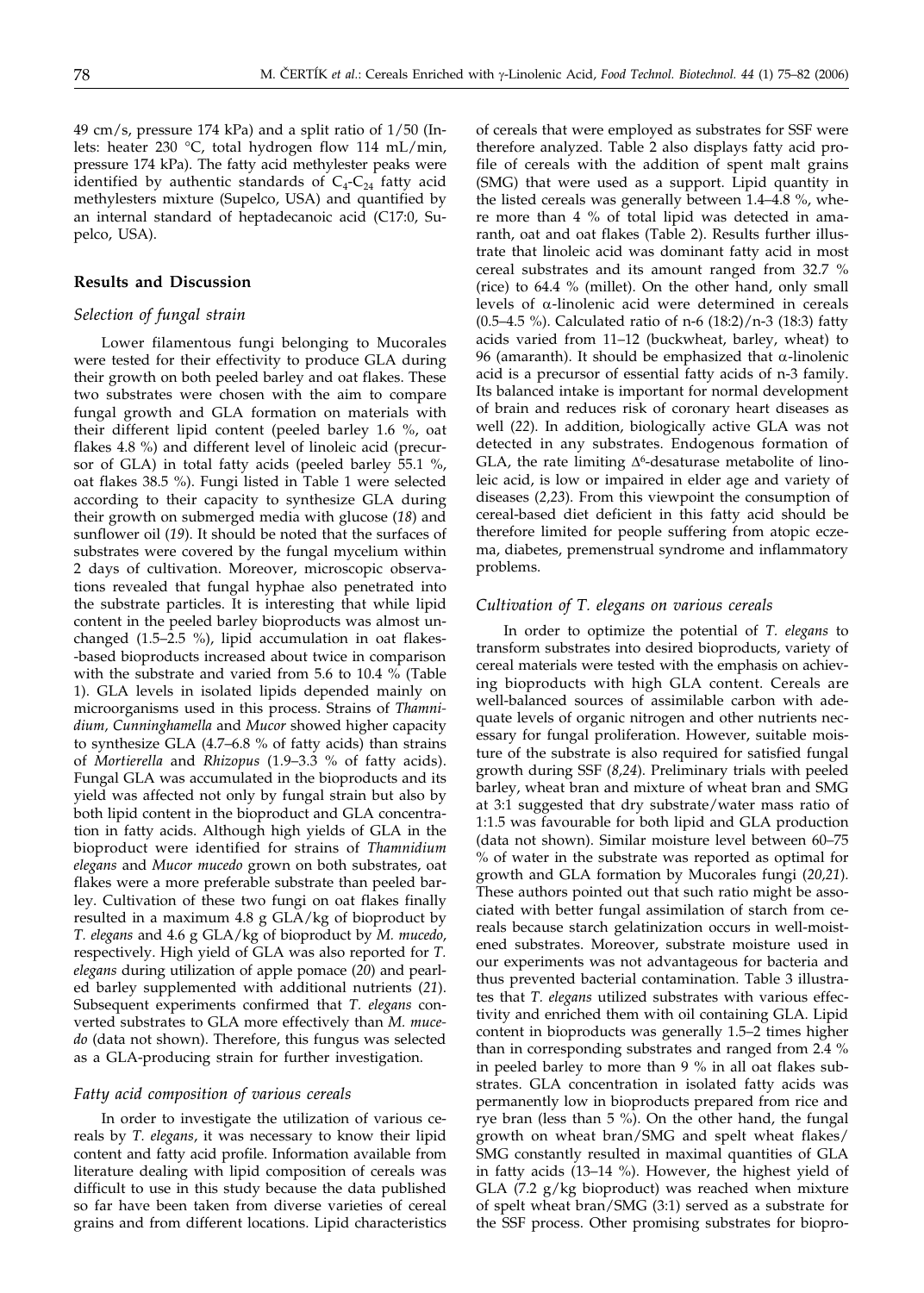Table 3. Lipid content, fatty acid composition and y-linolenic acid (GLA) content in cereal-based bioproducts (BP) after solid-state fermentation of cereals by *T. elegans* at 24 °C for 4 days. (SMG – spent malt grains). Values are presented as the means of triplicates that varied between 4–8 %

|                              | $w$ (lipid) | $w$ (fatty acids)/% |         |      |          |               |               | w(GLA)    |
|------------------------------|-------------|---------------------|---------|------|----------|---------------|---------------|-----------|
| Bioproduct                   | (% in BP)   | 16:0                | 18:0    | 18:1 | 18:2     | $\gamma$ 18:3 | $\alpha$ 18:3 | (g/kg BP) |
| Rice                         | 4.1         | 19.6                | 3.2     | 48.6 | 22.5     | 4.6           | 0.0           | 1.36      |
| Barley                       | 4.2         | 18.5                | 3.8     | 28.7 | 38.7     | 6.4           | 2.3           | 1.95      |
| Peeled barley                | 2.4         | 19.4                | 4.8     | 31.6 | 33.6     | 6.8           | 1.2           | 1.11      |
| Wheat                        | 3.6         | 14.6                | 5.1     | 32.1 | 37.2     | 6.1           | 2.1           | 1.58      |
| Wheat bran                   | 3.3         | 15.1                | 3.6     | 32.6 | 40.1     | 5.3           | 1.6           | 1.24      |
| Spelt wheat                  | 2.7         | 17.1                | 2.8     | 33.5 | 38.1     | 6.2           | 1.1           | 1.16      |
| Spelt wheat flakes           | 5.8         | 18.4                | 4.4     | 35.1 | 32.7     | 8.3           | 0.9           | 3.61      |
| Oat                          | 6.5         | 16.7                | 2.5     | 43.9 | 27.6     | 5.4           | 1.1           | 2.66      |
| Oat flakes                   | 9.3         | 15.5                | 1.9     | 45.1 | 30.0     | 6.6           | 0.2           | 4.82      |
| Rye                          | 3.2         | 16.7                | 1.2     | 38.3 | 35.4     | 5.8           | 1.4           | 1.31      |
| Rye bran                     | 3.6         | 16.3                | $1.8\,$ | 40.8 | 33.9     | 4.8           | 0.9           | 1.23      |
| Buckwheat                    | 4.8         | 16.2                | 3.5     | 46.4 | 22.9     | 7.6           | 1.8           | 2.67      |
| Millet                       | 5.6         | 12.4                | 1.7     | 24.4 | 49.6     | 7.8           | 0.5           | 3.26      |
| Amaranth                     | 7.5         | 20.3                | 3.6     | 33.2 | 35.9     | 5.4           | 0.6           | 3.09      |
| Rice/SMG (3:1)               | 4.2         | 19.8                | 1.1     | 47.8 | 24.5     | 5.1           | 0.4           | 1.55      |
| Barley/SMG (3:1)             | 4.5         | 17.5                | 1.5     | 28.7 | 39.2     | 10.4          | 2.1           | 3.42      |
| Peeled barley/SMG (3:1)      | 3.4         | 16.1                | 1.2     | 31.4 | 38.4     | 9.6           | 2.2           | 2.31      |
| Wheat/SMG (3:1)              | 3.7         | 22.3                | 2.7     | 20.3 | 40.9     | $10.0\,$      | 2.9           | 2.65      |
| Wheat bran/SMG (3:1)         | 4.7         | 16.1                | 2.8     | 30.0 | 34.1     | 14.3          | 1.3           | 4.96      |
| Spelt wheat/SMG (3:1)        | 3.6         | 16.9                | 2.6     | 26.6 | 42.5     | 9.6           | 1.7           | 2.46      |
| Spelt wheat flakes/SMG (3:1) | 7.2         | 16.5                | 2.6     | 34.5 | 28.3     | 13.1          | 2.7           | 7.23      |
| Cat/SMG(3:1)                 | 7.1         | 15.4                | 1.8     | 39.4 | 32.1     | 6.9           | 2.3           | 3.75      |
| Oat flakes/SMG (3:1)         | 9.5         | 14.3                | 1.6     | 37.4 | 35.6     | 7.9           | 0.9           | 5.91      |
| Rye/SMG (3:1)                | 4.2         | 17.6                | 1.3     | 39.3 | 32.7     | 6.7           | 1.2           | 2.04      |
| Rye bran/SMG (3:1)           | 5.4         | 18.4                | 3.9     | 33.9 | $30.7\,$ | 10.5          | 0.9           | 4.22      |
| Buckwheat/SMG (3:1)          | 6.2         | 18.1                | 3.4     | 39.3 | 26.0     | 10.1          | 1.4           | 4.73      |
| Millet/SMG (3:1)             | 6.7         | 10.1                | 2.2     | 31.8 | 42.1     | 12.7          | 0.4           | 6.47      |
| Amaranth/SMG (3:1)           | 7.8         | 18.9                | 4.3     | 32.9 | 33.6     | 7.8           | 0.5           | 4.67      |

ducts enriched with GLA were found to be oat flakes/ SMG and millet/SMG with yields of GLA 5.9 and 6.5 g/kg bioproduct, respectively. Thus, biotransformation of cereal substrates by *T. elegans* led to cereal-based bioproducts nutritionally enriched with GLA.

## *Implications of the addition of spent malt grain to cereal substrates*

According to our preliminary experiments (data not shown), the substrate/SMG mass ratio of 3:1 was found to be optimal for the fungal biotransformation of cereals to GLA-bioproducts. Cereals without SMG in most cases led to agglomeration of substrate particles and created more compact mass, which in turn interfered with microbial respiration and affected substrate utilization negatively. On the other hand, substrate/SMG ratio higher than 3:1 provided probably limited surface for microbial attack and thus poorer availability of assimilable compounds from substrates (*24*). Fig. 1 clearly indicates that the addition of SMG to the substrate (3:1) increased lipid accumulation in bioproducts up to 1.5 times (rye bran). GLA was also synthesized more effectively by *T.*

*elegans* under SMG presence in substrates. Its content in fatty acids was maximally elevated in bioproducts based on rye bran and wheat bran (2.2 and 2.7 times, respectively) when SMG was added to these substrates. The ratios of GLA yields in SMG-bioproduct to GLA yields in non-SMG-bioproduct depended on substrate type and varied between 1.1 (rice) and 4.0 (wheat bran). However, it is noteworthy that SMG connection with bran- -based substrates supported GLA formation more efficiently than with other cereals. Positive effect of SMG on GLA production is also demonstrated in Fig. 2 where *T. elegans* grown in the SMG presence converted linoleic acid from substrates to GLA more effectively. Fig. 2 undoubtedly proves that increase of linoleic acid concentration in fatty acids of substrates mixed with SMG is accompanied by GLA accumulation in bioproduct more rapidly than without SMG. It should be emphasized that the relationship between the level of linoleic acid (as a GLA precursor) in the substrate and GLA yield in the bioproduct has not been investigated yet. This is the first paper that deals with such studies. In order to discuss this phenomenon, it is necessary to know that both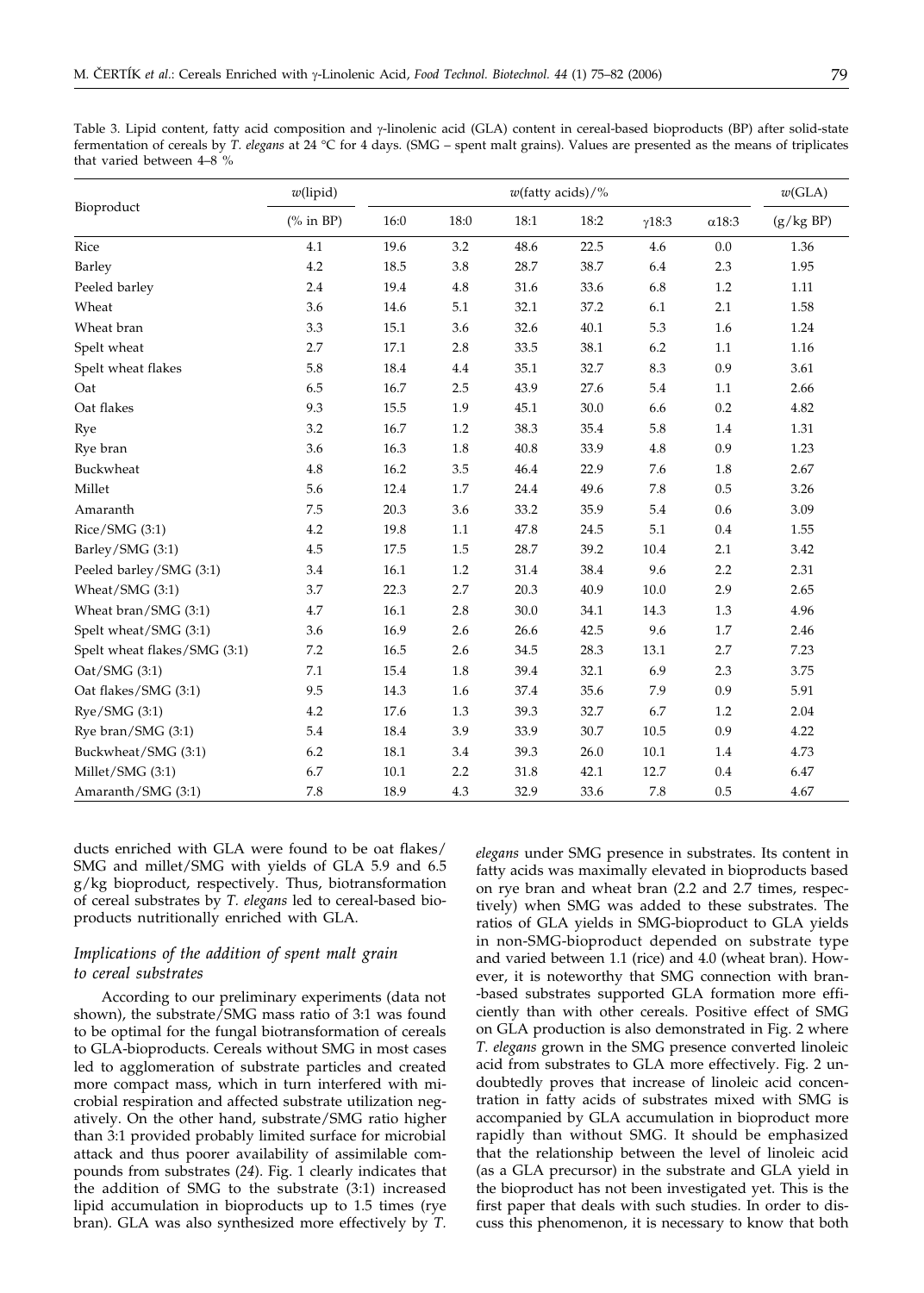

Fig. 1. Ratios of the accumulation of total lipids in (TL<sub>SMG</sub>/TL)/(%/%), percentage composition of GLA in fatty acids in (GLA<sub>SMG</sub>/  $GLA$ )/(%/%) and GLA yields in bioproducts in  $(GLA<sub>SMG</sub>/GLA)/[(g/kg)/(g/kg)]$  calculated from the bioproduct with spent malt grains (BPSMG) and without spent malt grains (BP) after solid-state fermentation of cereals by *T. elegans* at 24 °C for 4 days



**Fig. 2.** Effect of the addition of spent malt grains (SMG) on bioconversion of linoleic acid (LA) from substrates to GLA in bioproducts after solid-state fermentation of used cereals by *T. elegans* at 24 °C for 4 days. Used cereals: 1 – rice, 2 – barley, 3 – peeled barley, 4 – wheat, 5 – wheat bran, 6 – spelt wheat, 7 – spelt wheat flakes, 8 – oat, 9 – oat flakes, 10 – rye, 11 – rye bran, 12 – buckwheat, 13 – millet, 14 – amaranth. (**A** – cultivation without SMG, **B** – cultivation with SMG, filled symbols – relationship between LA content in fatty acids of substrate and GLA content in fatty acids of the bioproduct, open symbols – relationship between LA content in fatty acids of the substrate and GLA yield in the bioproduct)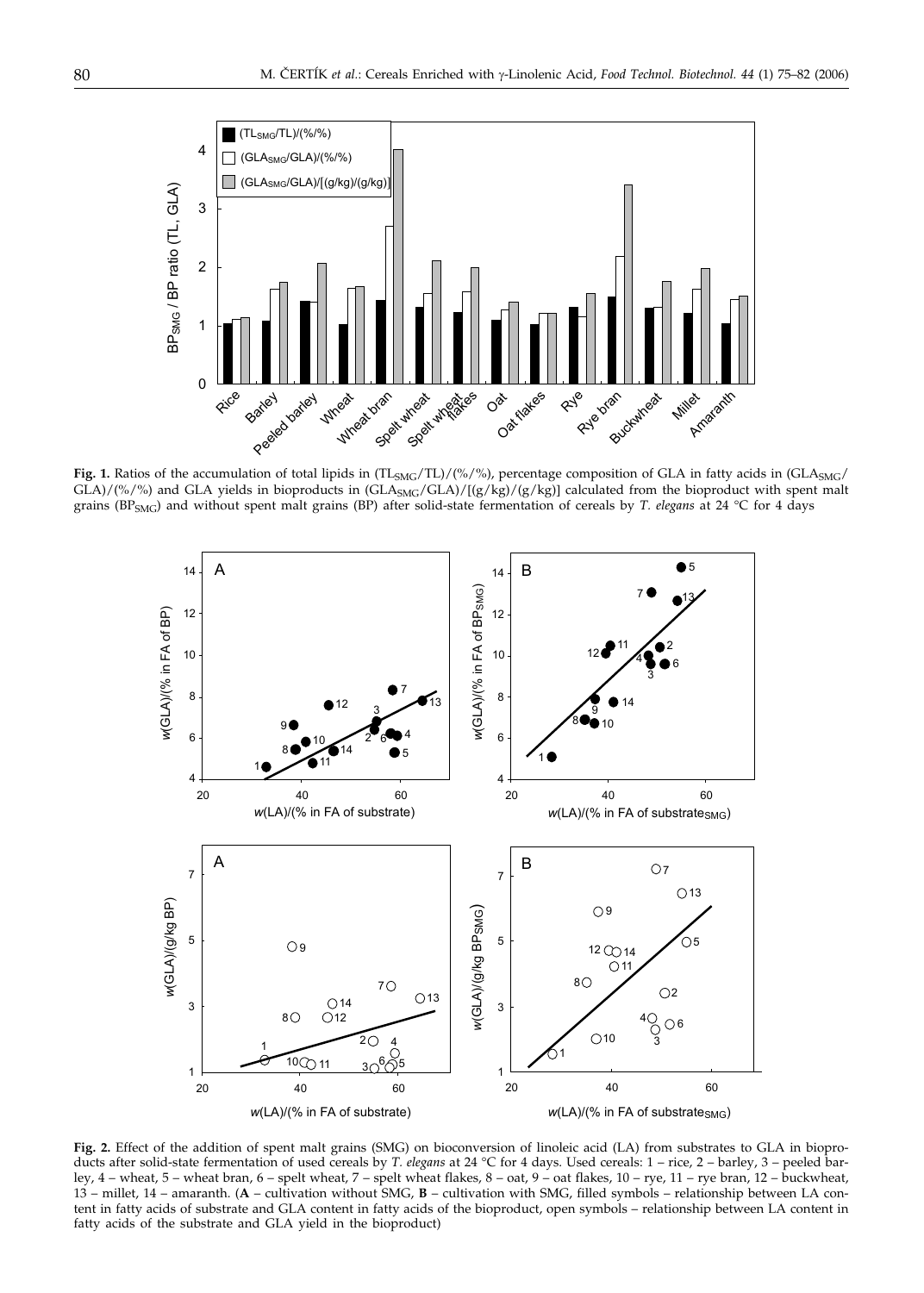fungal growth and linoleic acid transformation to GLA by ∆<sup>6</sup>-desaturase require high oxygen availability. Porous SMG-substrates provided better respiration and aeration efficiency due to an increased inter-particle space (*24*). This resulted in improved bioconversion of linoleic acid from substrates to GLA. Moreover, SMG may also help to remove the heat generated during fermentation and to promote GLA accumulation in bioproduct.

## **Conclusion**

The association of lower filamentous fungi with cereals can be applied for preparation of new cereal-based bioproducts enriched with GLA. These value added bioproducts may be used as an inexpensive food and feed supplement and may create new perspectives for nutritional requirement of PUFA-enhanced cereal-based diet. Nevertheless, further work needs to be focused on improving GLA yield in bioproducts and on industrial scale-up of this bioprocess.

#### *Acknowledgement*

This work was supported by the grant VEGA No. 1/2390/05 from the Slovak Grant Agency of Ministry of Education, Slovak Republic and by National Research Project No. 2003 SP 27/028 0E 02/028 0E 02 from the Ministry of Agriculture, Slovak Republic.

## **References**

- *1.* L. Cordain, Cereal grains: Humanity's double-edged sword, *World Rev. Nutr. Diet. 84* (1999) 19–73.
- *2.* D.F. Horrobin, Medical roles of metabolites of precursors EFA, *Inform, 6* (1995) 428–435.
- *3.* E.N. Siguel, R.H. Lerman, Role of essential fatty acids: Dangers in the US Department of Agriculture dietary recommendations ('pyramid') and in low fat diets, *Am. J. Clin. Nutr. 60* (1994) 973.
- *4.* C. Watkins, Fundamental fats, *Inform, 15* (2004) 638–640.
- *5.* M. Certik, S. Shimizu, Production and application of single cell oils, *Agro Food Ind. Hi-Tec. 10* (1999) 26–32.
- *6.* J. Leman, Oleaginous microorganisms: An assessment of the potential, *Adv. Appl. Microbiol. 43* (1997) 195–243.
- *7.* M. Raimbault, General and microbiological aspects of solid state fermentations, *Electron. J. Biotechnol. 1* (1998) 174–188.
- *8.* J.P. Smits, H.M. Sonsbeek, A. Rimzema, J. Tramper, Solid- -state fermentation – A mini review, *Agro Food Ind. Hi-Tec. 4* (1998) 29–36.
- *9.* A. Pandey, Solid-state fermentations, *Biochem. Eng. J. 13* (2003) 81–84.
- *10.* T. Robinson, D. Singh, P. Nigam, Solid-state fermentation: A promising microbial technology for secondary metabolite production, *Appl. Microbiol. Biotechnol. 55* (2001) 284– 289
- *11.* K.H. Steinkraus, Fermentations in world food processing, *Compr. Rev. Food Sci. Food Safety, 1* (2002) 23–32.
- *12.* D. Slugen, M. Stredansky, S. Stredanska, M. Certik, J. Grego, *Process for dietic treatment of cereal substrates using solid state fermentation of Mucoraceae filamentous fungi. Czech patent No. 279043* (1994).
- *13.* M. Certik, S. Shimizu, Biosynthesis and regulation of microbial polyunsaturated fatty acid production, *J. Biosci. Bioeng. 87* (1999) 1–14.
- *14.* H. Gema, A. Kavadia, D. Dimou, V. Tsagou, M. Komaitis, G. Aggelis, Production of y-linolenic acid by *Cunninghamella echinulata* cultivated on glucose and orange peel, *Appl. Microbiol. Biotechnol. 58* (2002) 303–307.
- *15.* S. Papanikolaou, M. Komaitis, G. Aggelis, Single cell oil (SCO) production by *Mortierella isabellina* grown on high- -sugar content media, *Bioresour. Technol. 95* (2004) 287–291.
- *16.* M. Certik, P. Andrasi, J. Sajbidor, Effect of extraction methods on lipid yield and fatty acid composition of lipid classes containing  $\gamma$ -linolenic acid extracted from fungi, *J. Am. Oil Chem. Soc. 73* (1996) 357–365.
- *17.* S.W. Christopherson, R.L. Glass, Preparation of milk fat methyl esters by alcoholysis in an essentially nonalcoholic solution, *J. Dairy Sci. 52* (1969) 1289–1290.
- *18.* M. Certik, S. Sereke Berhan, J. Sajbidor, Lipid production and fatty acid composition of selected strains belonging to Mucorales, *Acta Biotechnol. 13* (1993) 193–196.
- *19.* M. Certik, L. Balteszova, J. Sajbidor, Lipid formation and -linolenic acid production by Mucorales fungi grown on sunflower oil, *Lett. Appl. Microbiol. 25* (1997) 101–105.
- 20. M. Stredansky, E. Conti, S. Stredanska, F. Zanetti, γ-linolenic acid production with *Thamnidium elegans* by solid-state fermentation on apple pomace, *Bioresour. Technol. 73* (2000) 41–45.
- 21. E. Conti, M. Stredansky, S. Stredanska, F. Zanetti, y-linolenic acid production by solid-state fermentation of Mucorales strains on cereals, *Bioresour. Technol. 76* (2001) 283–286.
- *22.* A.P. Simopoulos, Omega-3 fatty acids in the prevention- -management of cardiovascular disease, Can*. J. Physiol. Pharmacol. 75* (1997) 234–239.
- *23.* M. Certik, Significance of gamma-linolenic acid at various pathological statues, *Farm. Obzor, 62* (1993) 289–292.
- *24.* A. Pandey, C.R. Soccol, D. Mitchell, New developments in solid state fermentation: I-Bioprocesses and products, *Process Biochem. 35* (2000) 1153–1169.

## **Povećanje prehrambene vrijednosti žitarica**  $\gamma$ -linolenskom kiselinom fermentacijom na čvrstoj podlozi s fungima

## **Sa`etak**

Ispitana je sposobnost nižih filamentoznih funga da fermentacijom na čvrstoj podlozi obogaćuju žitarice γ-linolenskom kiselinom. Kao proizvodni soj odabran je *Thamnidium ele*gans te ispitan niz žitarica kako bi se proizveli bioprodukti s velikim udjelom γ-linolenske kiseline. Za njezino nastajanje optimalni je omjer mase supstrata i vode 1:1,5. Prethodno